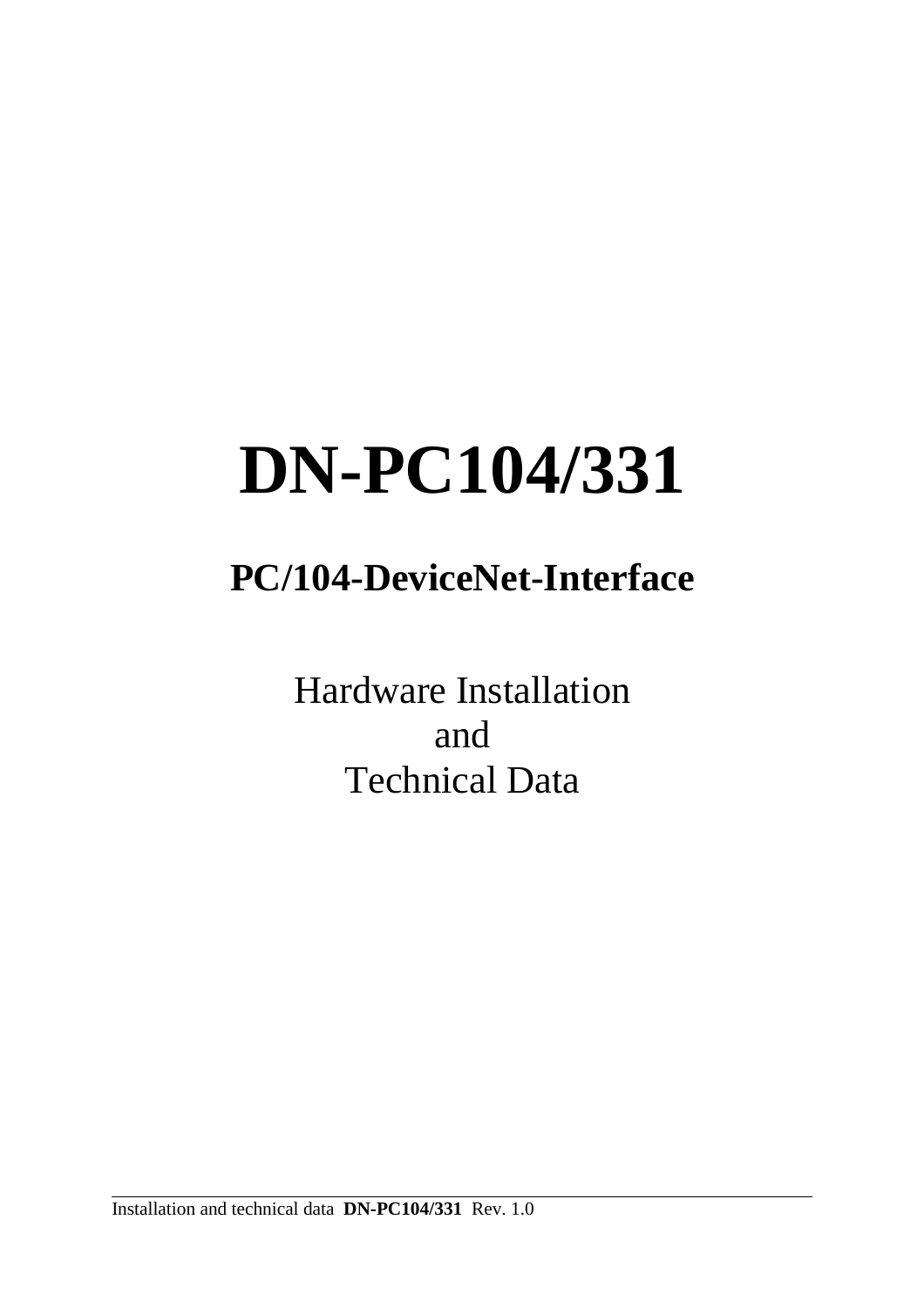### N O T E

The information in this document has been carefully checked and is believed to be entirely reliable. **esd** makes no warranty of any kind with regard to the material in this document, and assumes no responsibility for any errors that may appear in this document. **esd** reserves the right to make changes without notice to this, or any of its products, to improve reliability, performance or design.

**esd** assumes no responsibility for the use of any circuitry other than circuitry which is part of a product of **esd** gmbh.

**esd**does not convey to the purchaser of the product described herein any license under the patent rights of **esd** gmbh nor the rights of others.

> **esd electronic system design gmbh** Vahrenwalder Str. 205 D-30165 Hannover Germany

| Phone: $+49-511-372-980$            |
|-------------------------------------|
| $FAX: +49-511-633-650$              |
| E-mail: $sales@esd-electronics.com$ |
| Web: http://www.esd-electronics.com |

This document shall not be duplicated, nor its contents used for any purpose, unless express permission has been granted. Copyright by **esd**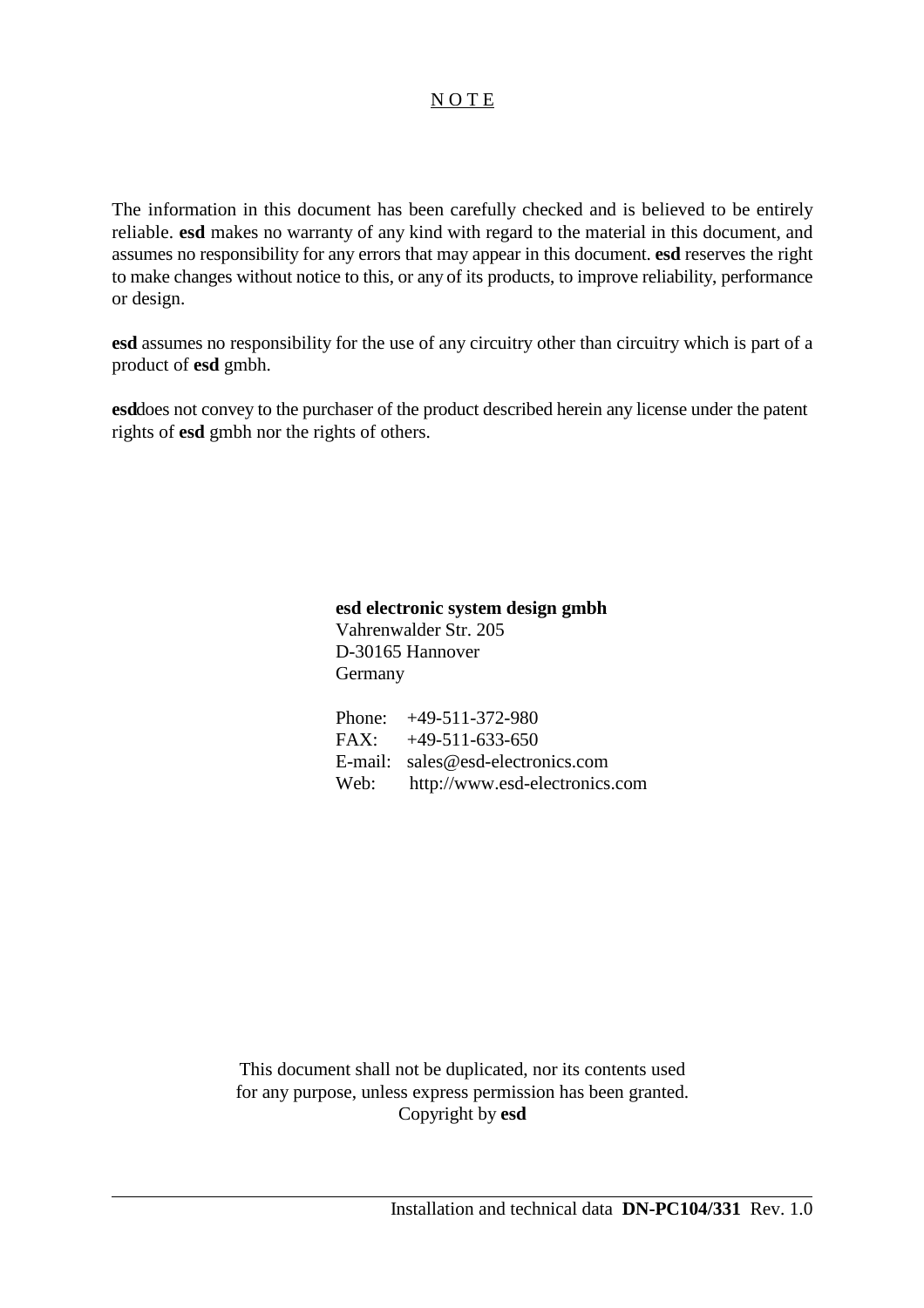| Document file: | I:\TEXTE\DOKU\MANUALS\CAN\ISA\PC104\JPC3110H.EN6 |
|----------------|--------------------------------------------------|
| Date of print: | 24.06.98                                         |

|  |  | <b>PCB</b> version: | DeviceNet-PC104 Rev. 1.0 |
|--|--|---------------------|--------------------------|
|--|--|---------------------|--------------------------|

### **Changes in the Chapters**

The changes in the user's manual listed below affect changes in the **hardware**, as well as changes in the **description** of the facts only.

| Chapter                  | Alterations with respect to previous version |
|--------------------------|----------------------------------------------|
| $\overline{\phantom{0}}$ | First English version.                       |
|                          |                                              |

Further technical changes are subject to change without notice.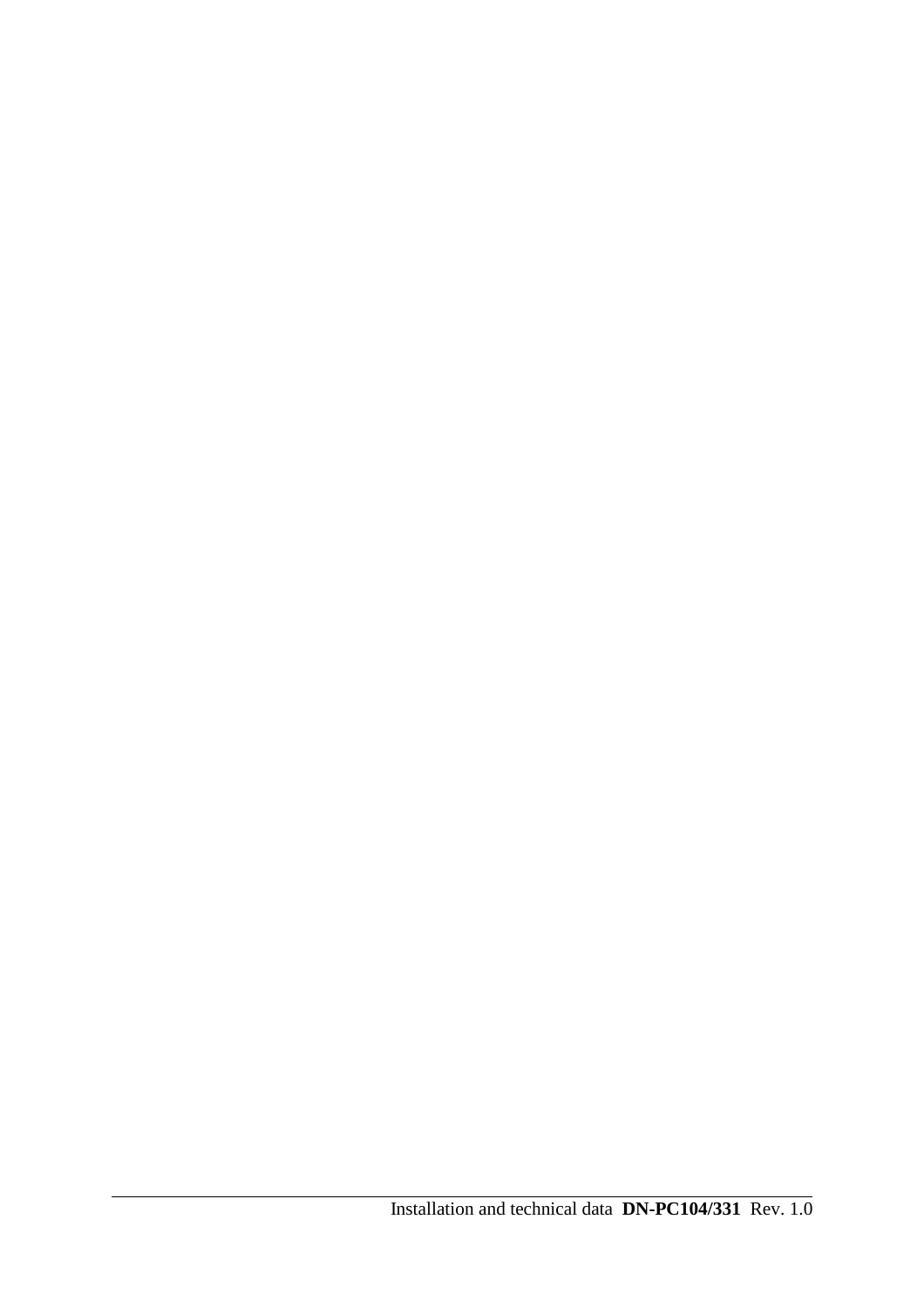### **Contents**

| 2.2 Execute Hardware Installation and Setting of PC/104-Bus Address 5 |  |
|-----------------------------------------------------------------------|--|
|                                                                       |  |
|                                                                       |  |
|                                                                       |  |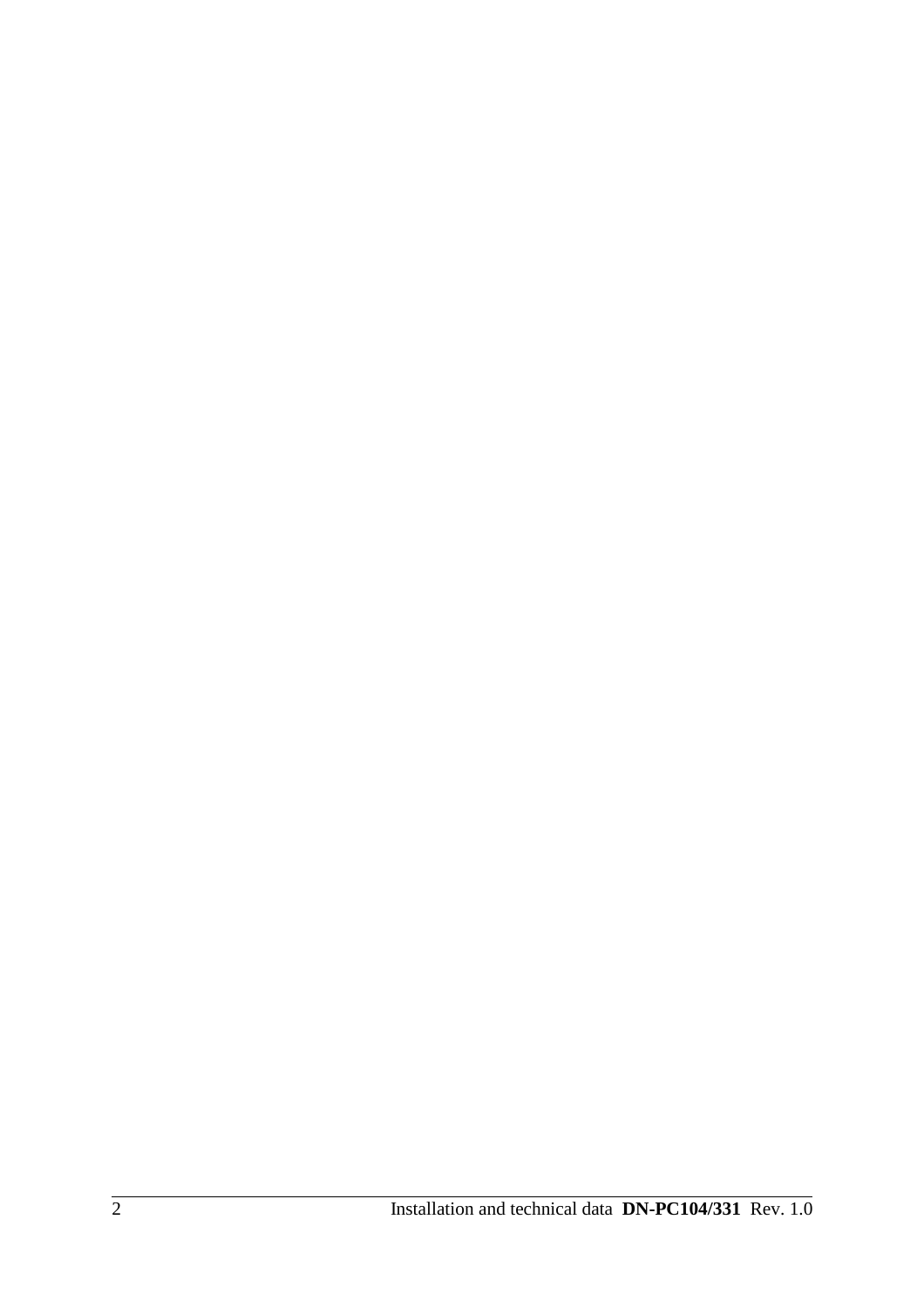**Overview**



### **1. Overview**

### **1.1 Module Description**



**Fig. 1.1.1:** Block-circuit diagram of the DN-PC104/331 module

The DN-PC104/331 board is a designed for the PC/104-bus (PC/104 16 bits). It uses a 68331 microcontroller, which cares for the local management. The DeviceNet data is buffered in a local SRAM. Security and consistency of data is guaranteed up to 1 Mbit/s.

The DeviceNet compliant interface allows a data-transfer rate of a maximum of 1 Mbit/s. Among many other features, the bitrate can be set by software.

The DeviceNet interface is electrically separated from other voltage potentials by means of optocouplers.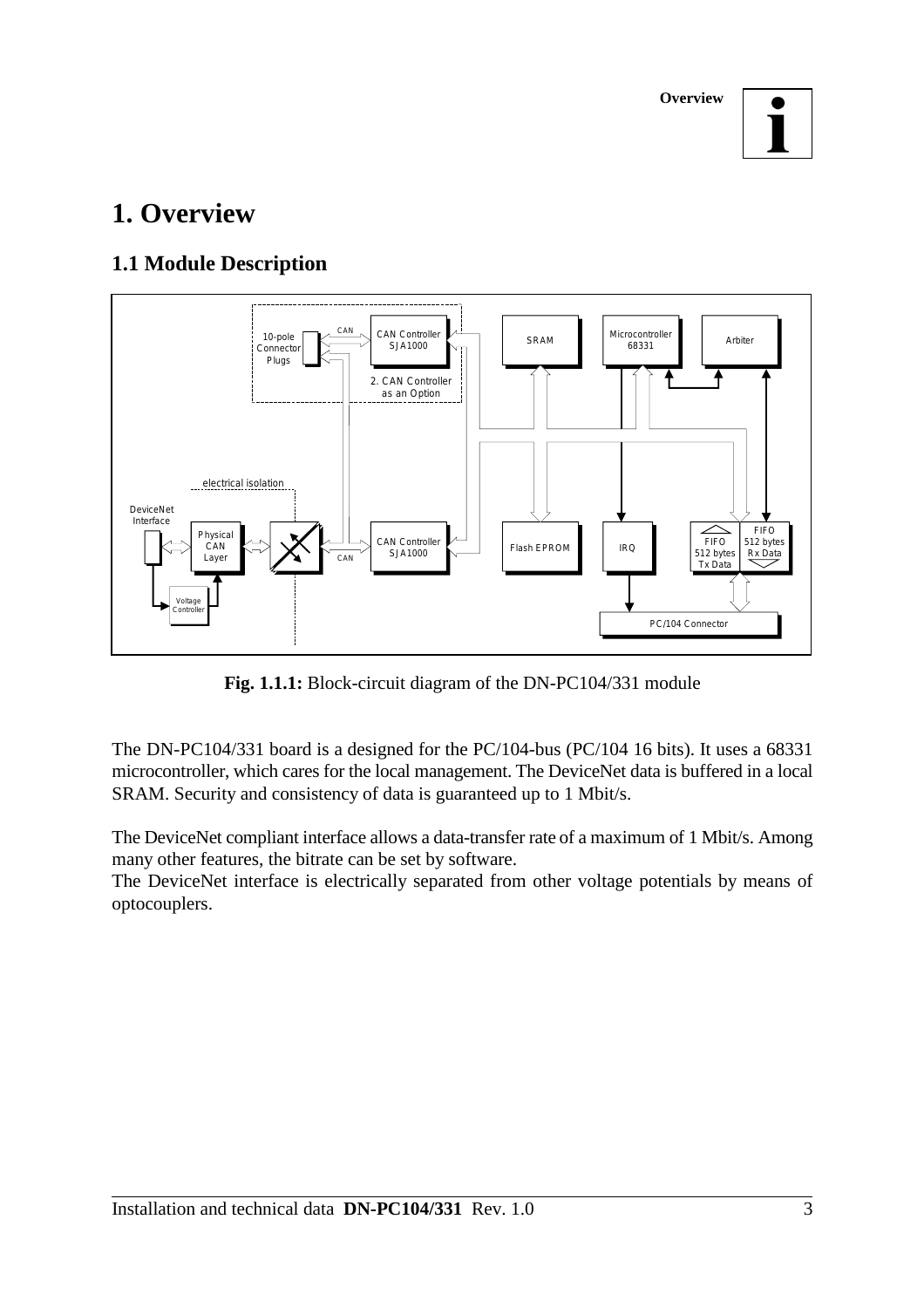

### **1.2 PCB View With Connector Designation**



**Fig. 1.2.1:** Module view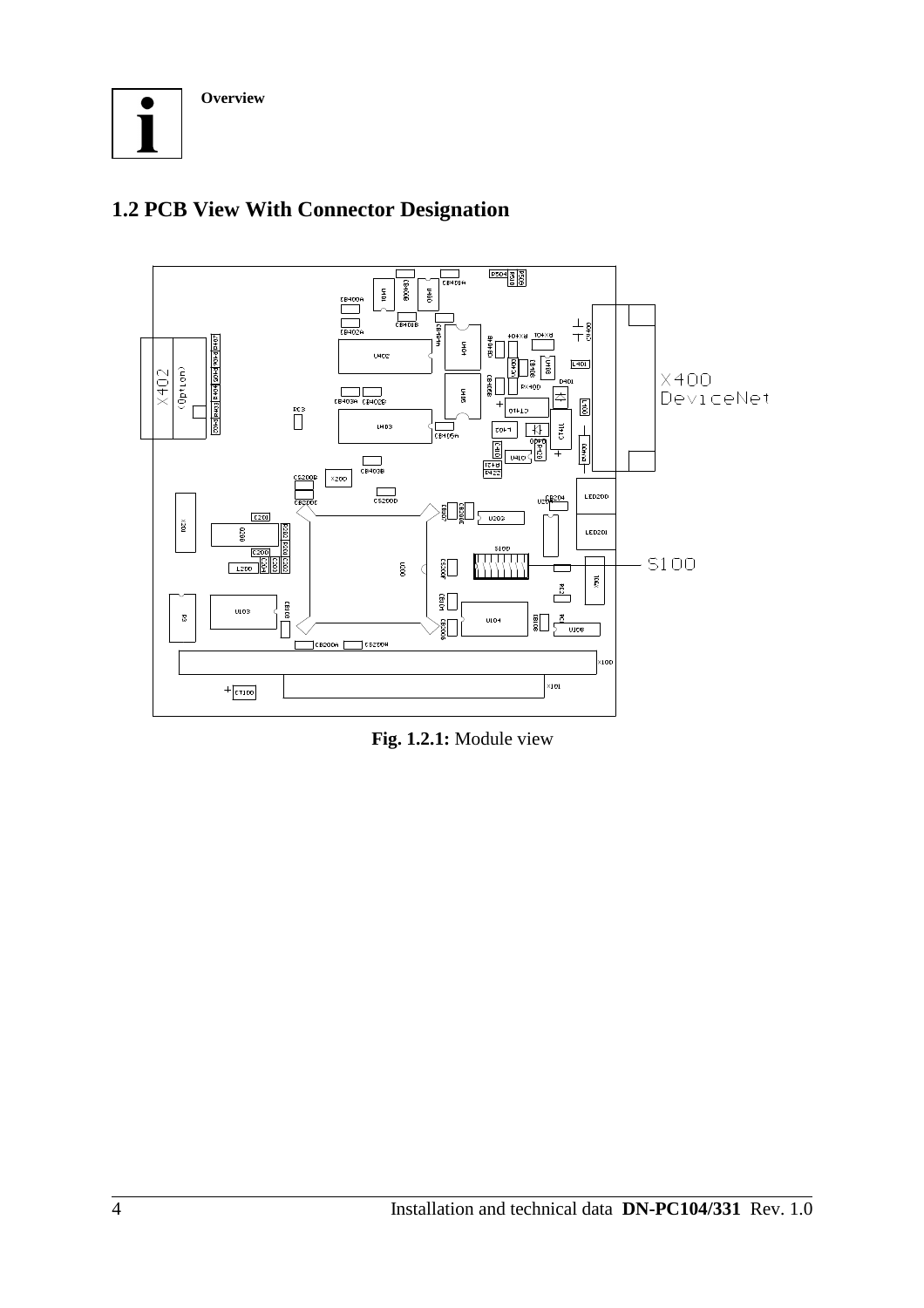

### **2. Hardware Installation**

### **2.1 Before Starting Hardware Installation**

During the hardware installation it may be necessary to change the PC104-I/O-port address. The default address is **1E0...1E7** HEX. The DeviceNet module covers 8 data bytes. Furthermore it is necessary to set the interrupt during the following software installation.

**Make sure that there will be no address conflict with other boards of the PC/104-system and that there will be no conflict with other interrupts!**

#### **Note for Windows 95 Users:**

If you use a Windows 95 operating system **first read the software installation guide** in the appendix of the manual 'CAN API, Monitor Program CAN-Scope and Installation' and then start with the installation sequence!

### **2.2 Execute Hardware Installation and Setting of PC/104-Bus Address**

The DN-PC104 module can be used in all PC/104-compatible 16-bit systems (e.g. portable industry PCs or installed control systems). The carrier system will therefore be described by the general term 'computer' below.

### **Attention !**

Electro static discharge may cause damage to electronic devices. To avoid this, first do the following steps to discharge your personal static electricity, *before* you touch the DeviceNet module:

@ Switch off the power supply of all units but leave the connector plug in the socket.

@ Then touch the computer's metal case to discharge the static electricity.

@ Even your clothes must not touch the DeviceNet module!

- 1. Switch off the computer and all connected peripheral devices (monitor, printer, ...). Switch off the other DeivceNet participants to that the PC104 module is to be connected.
- 2. Discharge yourself as described above if not yet done.

 $@@$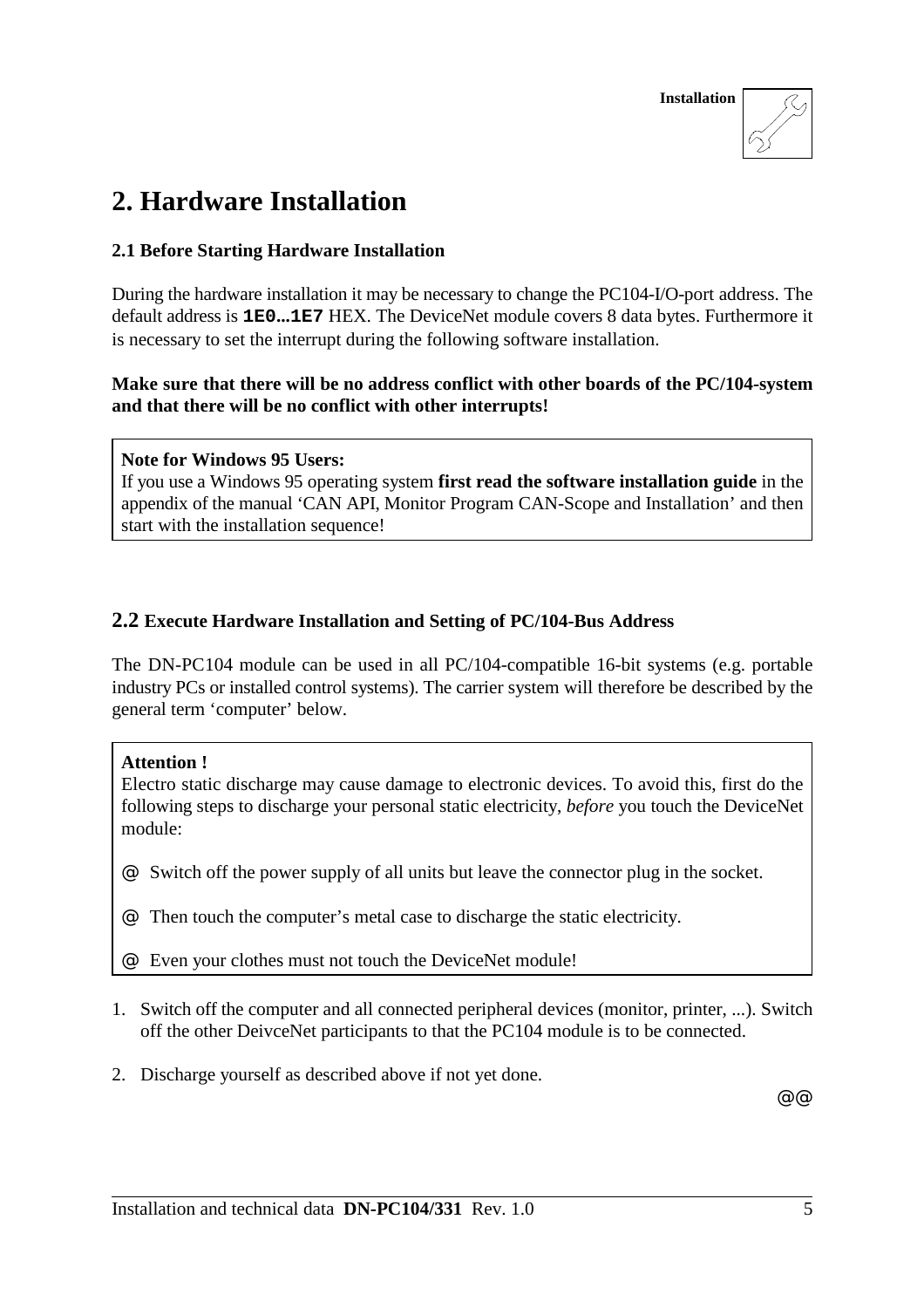

- 3. Disconnect the computer from mains by removing the mains connector. If the computer does not have a flexible mains lead but is fixed to the mains, disconnect the supply voltage via the safety fuse and protect the fuse from switching on again unintentionally.
- 4. Remove the computers cover
- 5. Select a position in the PC/104-bus stack. There are no restrictions in choosing a position in the stack for this module as long as there are only 16-bit modules between it and the CPU.
- 6. Have you made sure that there will be no address conflict with other PC/104 boards? (See chapter '2.2.1 Before Starting Hardware Installation' above.) If you have to change the address of the board, go on with step 7 otherwise go on with step 8.
- 7. Setting the PC/104-bus-I/O-port address The address is set via the DIL switch S100. Its position can be taken from figure 1.2.1 on page 4.

If a coding switch is set to 'OFF', the according address is evaluated as '1'. If it set to 'ON', the according address is evaluated as '0'.

| Coding switch: $\begin{array}{c c} 1 & 1 \\ \hline \end{array}$                                                                                                     | $\frac{1}{n}$ | $^{\prime\prime}$ | $\begin{bmatrix} 4 & 5 \\ 7 & 7 \end{bmatrix}$ | $^{\prime\prime}$ |  |  |
|---------------------------------------------------------------------------------------------------------------------------------------------------------------------|---------------|-------------------|------------------------------------------------|-------------------|--|--|
| PC/104-port address: $\begin{bmatrix} A9 \end{bmatrix} A8 \begin{bmatrix} A7 \end{bmatrix} A6 \begin{bmatrix} A5 \end{bmatrix} A4 \begin{bmatrix} A3 \end{bmatrix}$ |               |                   |                                                |                   |  |  |

|  |  |  |  | <b>Fig. 2.2.1:</b> DIL switch S100 |  |
|--|--|--|--|------------------------------------|--|
|--|--|--|--|------------------------------------|--|

The hardware address has to be given to the driver during the software installation. The menu of the Windows NT installation program e.g. offers a choice of the following addresses:



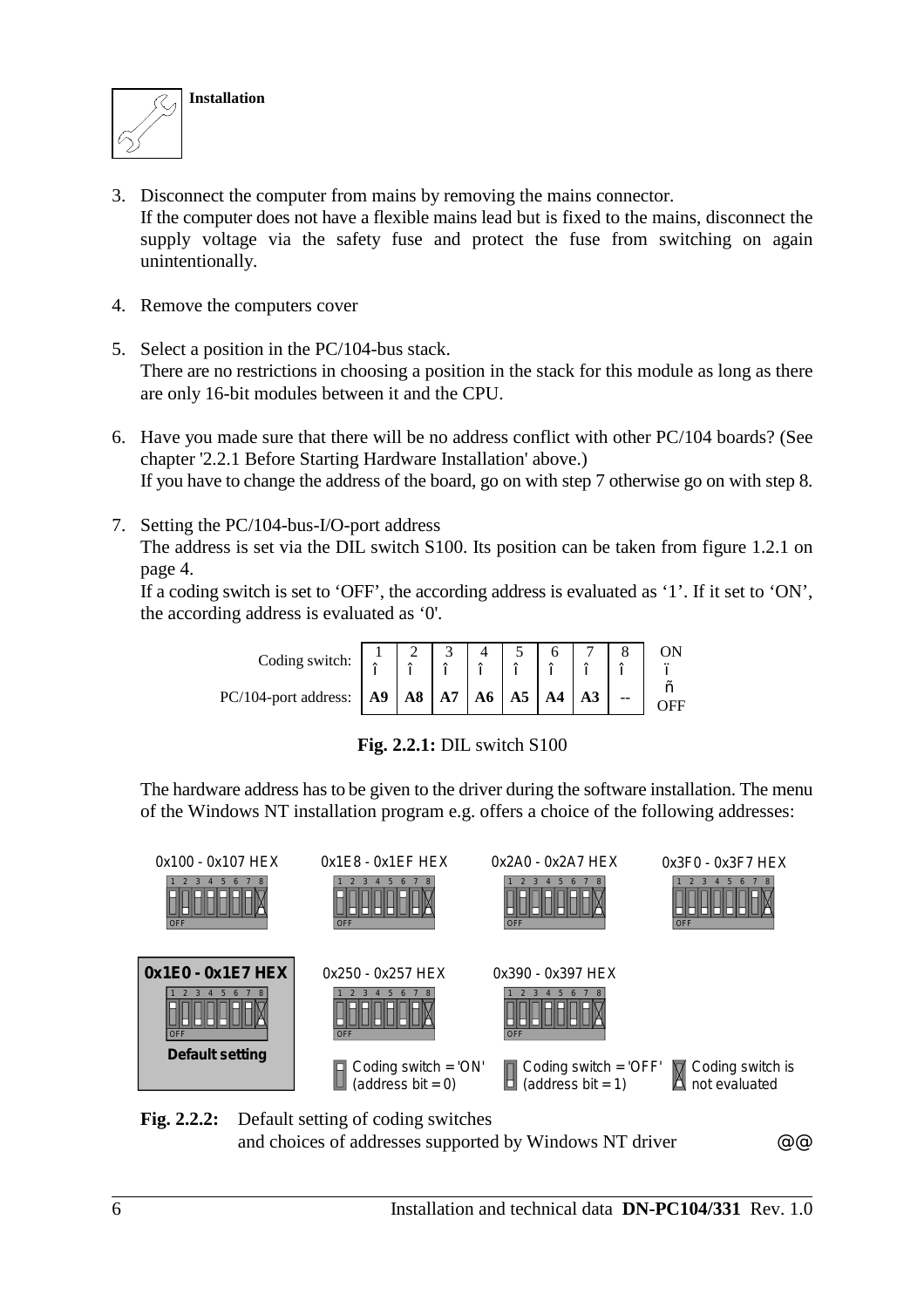

- Note: The Windows NT installation program does not support any other coding switch positions.
- 8. Install the DeviceNet module at the selected PC/104-stack position.
- 9. Close the computers case.
- 10. Connect the DeviceNet. Please note that the DeviceNet has to be terminated at both ends by resistors. Consult the DeviceNet Specification for the correct wiring of the net.
- 11. Connect the power supply of the computer (mains connector or fuse).
- 12. Switch on the power supply of the computer, the peripheral devices and the other DeviceNet participants.
- 13. End of hardware installation. Continue with software installation.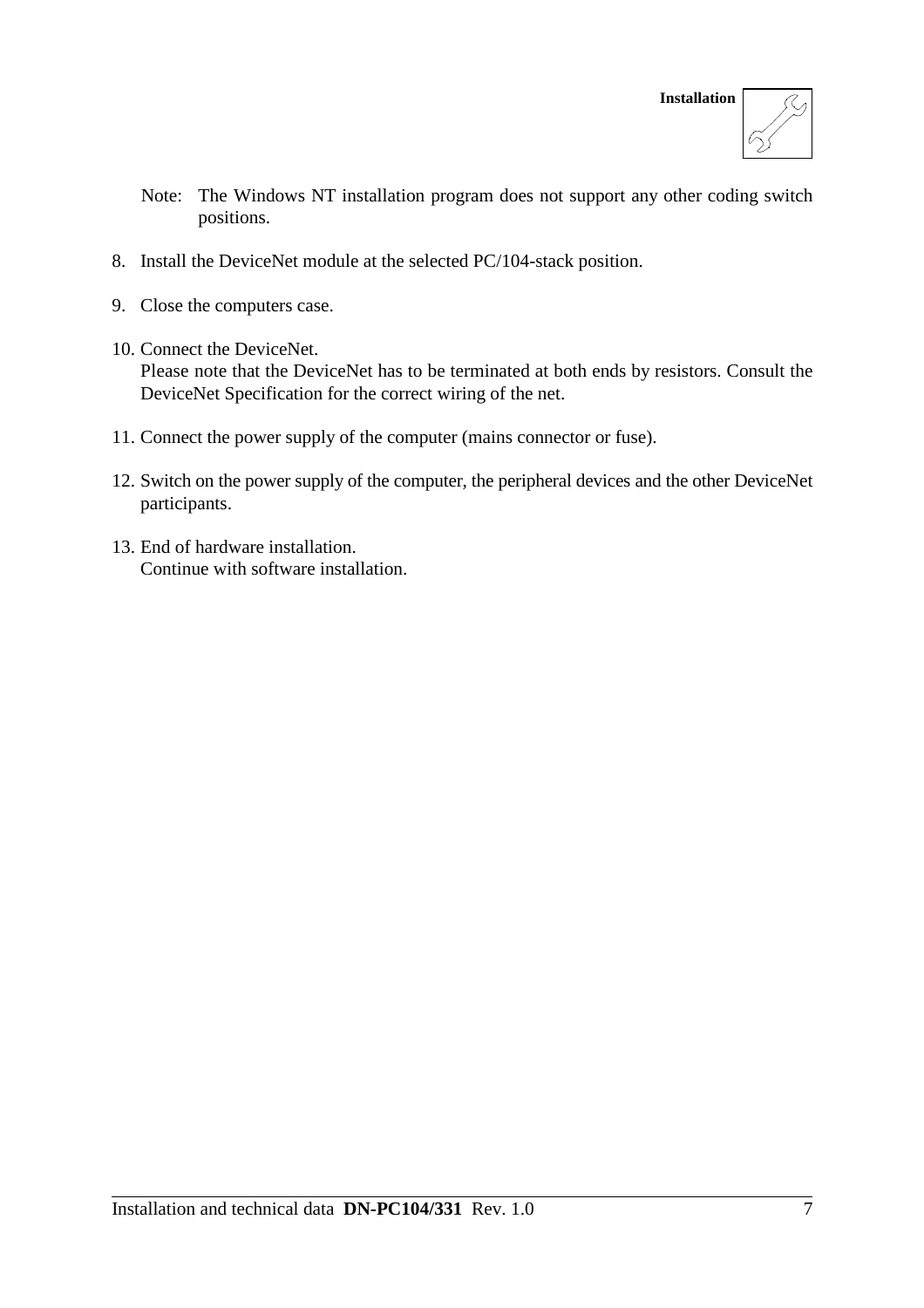

### **3. Summary of Technical Data**

### **3.1 General Technical Data**

| Ambient temperature           | 050EC                                                                                                                                                                                                                                                                                                                                                                                                                                                              |
|-------------------------------|--------------------------------------------------------------------------------------------------------------------------------------------------------------------------------------------------------------------------------------------------------------------------------------------------------------------------------------------------------------------------------------------------------------------------------------------------------------------|
| Humidity                      | max. 90%, non-condensing                                                                                                                                                                                                                                                                                                                                                                                                                                           |
| Supply voltage                | via $PC/104$ -bus,<br>nominal voltage:<br>$5 V \pm 5\%$ ,<br>current (max., at $20EC$ ):<br>0.55 A                                                                                                                                                                                                                                                                                                                                                                 |
| Plug-and-socket<br>connectors | $X100$ (64-pole PC/104 PCB connector) - PC/104 bus<br>X101 (40-pole PC/104 PCB connector) - PC/104 bus<br>X400 (MSTB2,5/-GF-5,08) - DeviceNet interface<br>X402 (10-pole male connector) - optional CAN-TTL signals<br>The following connectors are only equipped for programming<br>and service:<br>$X200$ (4-pole female con.)<br>- CPU interface (serial, TTL)<br>X201 (10-pole male connector) - BDM interface<br>X501 (5-pole male con.)<br>- ISP programming |
| Dimensions                    | 95.9 mm x 90.2 mm                                                                                                                                                                                                                                                                                                                                                                                                                                                  |
| Weight                        | $<$ 300 g                                                                                                                                                                                                                                                                                                                                                                                                                                                          |

### **Table 3.1.1:** General module data

### **3.2 PC/104 Bus**

| Host bus              | PC/104                                                                                                   |
|-----------------------|----------------------------------------------------------------------------------------------------------|
| PC/104-data bus       | $16$ bit                                                                                                 |
| Interface             | IN/OUT-FIFOs (512 bytes each)                                                                            |
| Interrupt             | 1 out of $12$                                                                                            |
| <b>Stack position</b> | no restrictions in position in stack (Attention: No 8-bit-<br>modules between DN-PC104 and PC/104-CPU !) |
| Connectors            | PC/104 PCB connectors, 40-pole and 64-pole                                                               |

**Table 3.2.1:** PC/104-bus data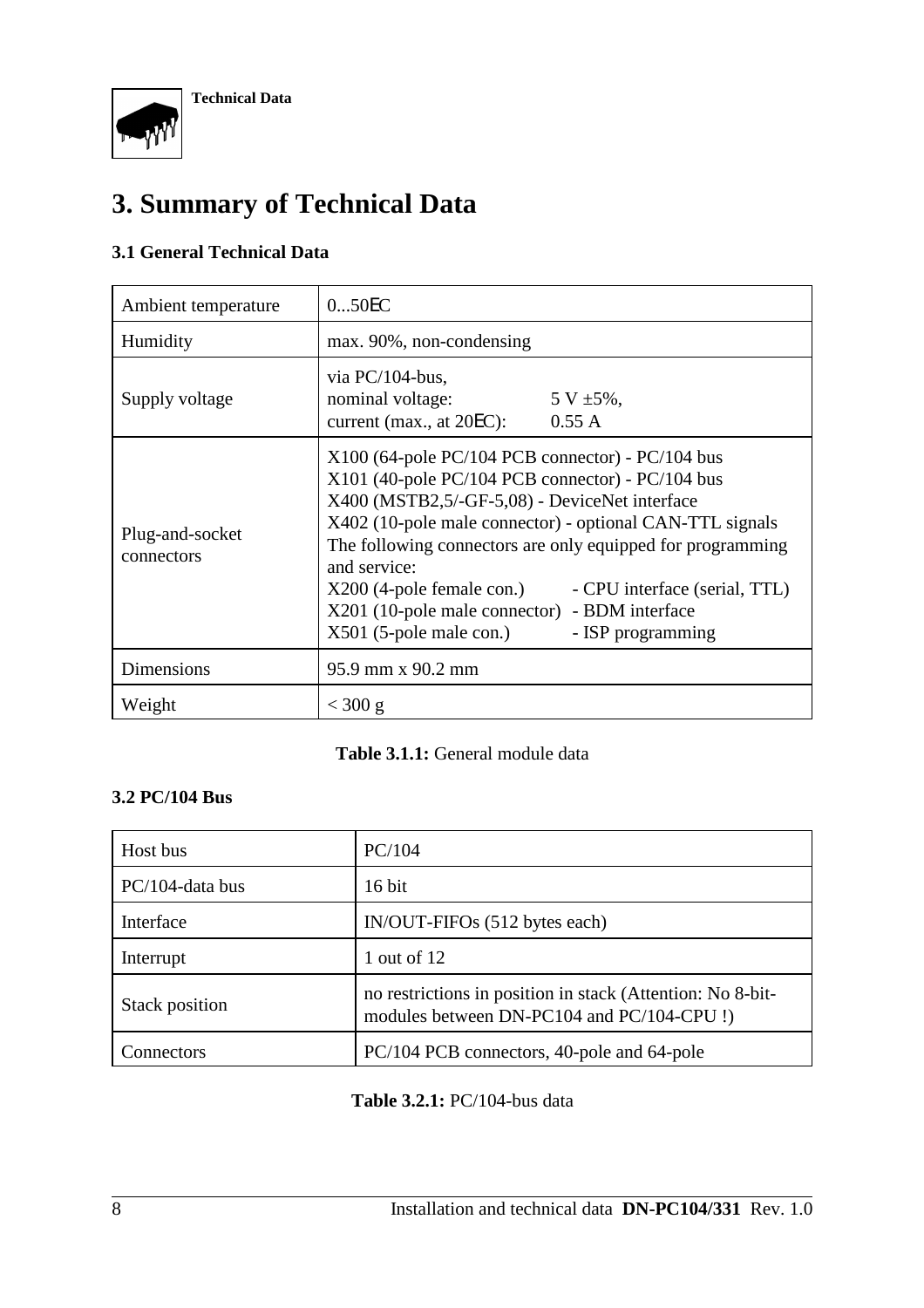



### **3.3 DeviceNet Interface**

| Number of interfaces                                                | 1,<br>option: 2 interfaces                                                                        |
|---------------------------------------------------------------------|---------------------------------------------------------------------------------------------------|
| CAN controller                                                      | SJA1000                                                                                           |
| CAN protocol                                                        | basic-CAN 2.0A/B                                                                                  |
| Physical interface                                                  | according to DeviceNet specification 'DeviceNet<br>Communication Model and Protocol, Rel. 2.0'    |
| Bus termination                                                     | has to be set externally                                                                          |
| Electrical separation of<br>DeviceNet interface from<br>other units | by optocouplers                                                                                   |
| DeviceNet connector                                                 | Phoenix Combicon style connector MSTB2,5/-GF-5,08 or<br>equivalent                                |
| DeviceNet adapter option                                            | one or two adapter boards with Phoenix Combicon style<br>connector for installation in case panel |

**Table 3.3.1:** DeviceNet interface data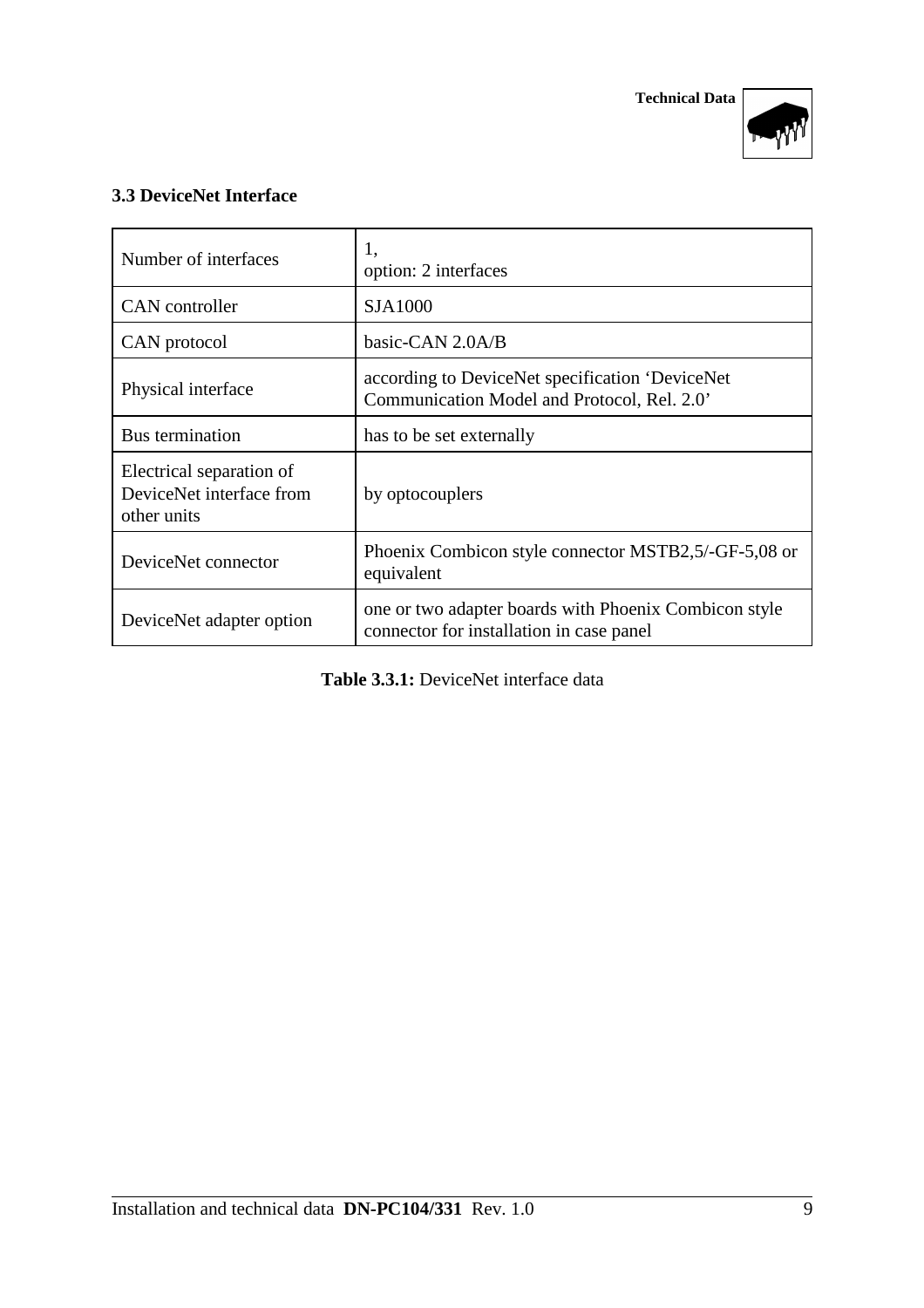### **3.4 Order Information**

| <b>Type</b>                   | Properties                                                                                                                         | Order no. |
|-------------------------------|------------------------------------------------------------------------------------------------------------------------------------|-----------|
| DN-PC104/331-1                | DN-PC104 board with one DeviceNet<br>interface on board,<br>local DeviceNet firmware                                               | C.2014.02 |
| DN-PC104/331-1E               | DN-PC104 board with one DeviceNet<br>interface at external adaptor board for<br>fixing at case panel,<br>local DeviceNet firmware  | C.2014.07 |
| DN-PC104/331-2E               | DN-PC104 board with two DeviceNet<br>channels, both wired to interfaces at<br>external adaptor boards,<br>local DeviceNet firmware | C.2014.08 |
| Options:                      |                                                                                                                                    |           |
| DN-PC104/331-NT               | Windows NT Device driver                                                                                                           | C.2014.11 |
| DN-PC104/331-VxW              | VxWorks driver for PC: object licence                                                                                              | C.2014.55 |
| DN-PC104/331-VxW              | VxWorks driver for PC: source code                                                                                                 | C.2014.58 |
| $DN\text{-}PC104\text{-}ME*)$ | English manual for C.2014.02<br>C.2014.08 and C.2014.55, C.2014.58                                                                 | C.2014.21 |
| $CAN-API-ME^*)$               | English manual for C.2012.11                                                                                                       | C.2001.21 |

\*) If order together with the module, the manual will be delivered free of charge.

**Table 3.5.1:** Order information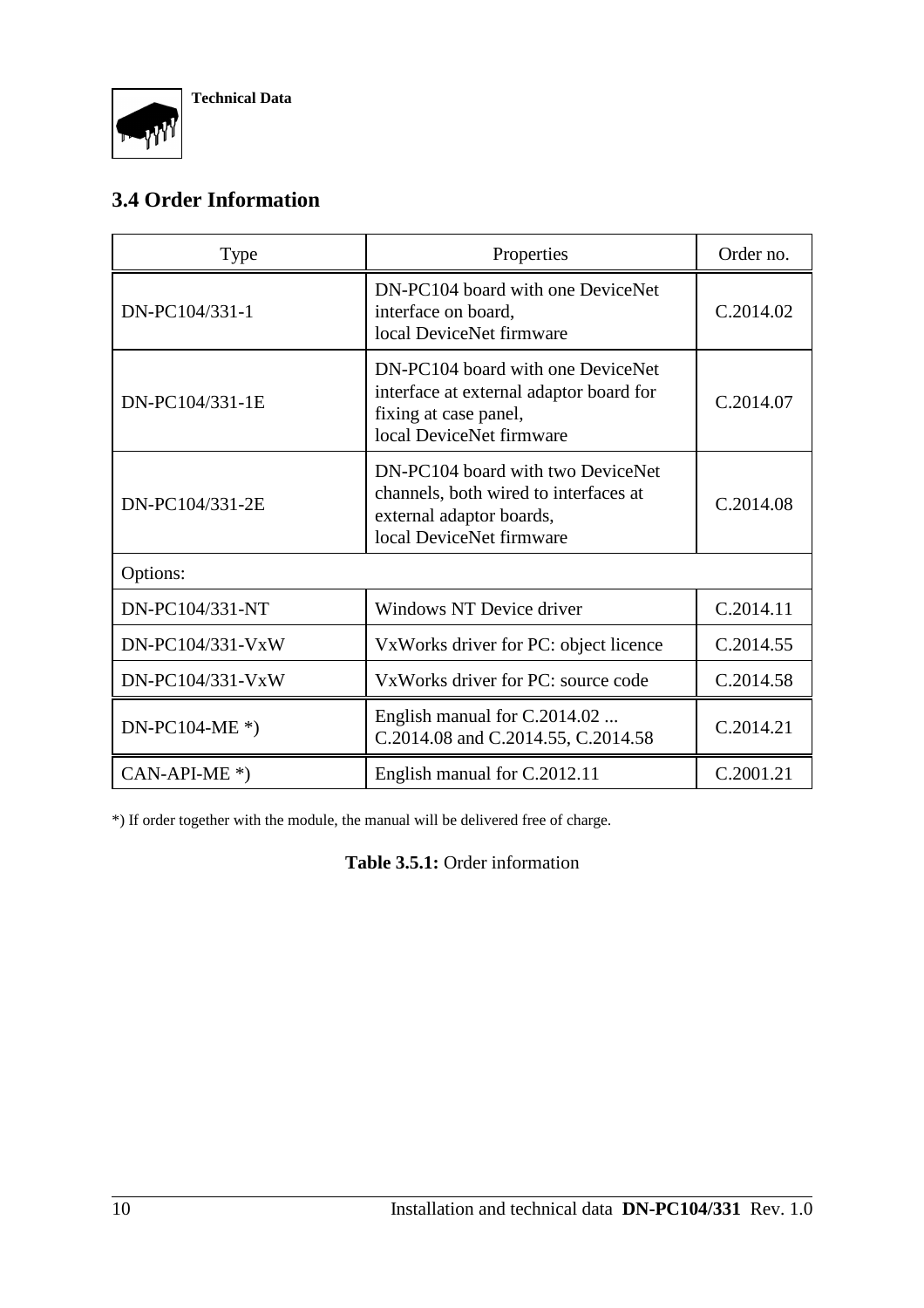

### **4. Connector Assignment**

### **4.1 DeviceNet**

The DeviceNet interface is designed according to the specification 'DeviceNet Communication Model and Protocol, Release. 2.0'. The power supply of the CAN bus driver has to be supported from external and the wiring is done by Phoenix Combicon style connectors MSTB 2.5/-GF-5.08 (or equivalent).

#### **Pin Assignment:**

| Pin | Signal |
|-----|--------|
|     | v.     |
| 2   | CAN-   |
| 3   | Shield |
| 4   | $CAN+$ |
|     | $+$    |

### **Signal Description:**

V+... power supply for CAN interface  $(U_{\text{VCC}} = 24 \text{ V} \pm 4\%)$ 

V-... reference GND for V+ and CAN+/CAN-

CAN+, CAN-... CAN signals

Shield... shield signal (not connected)